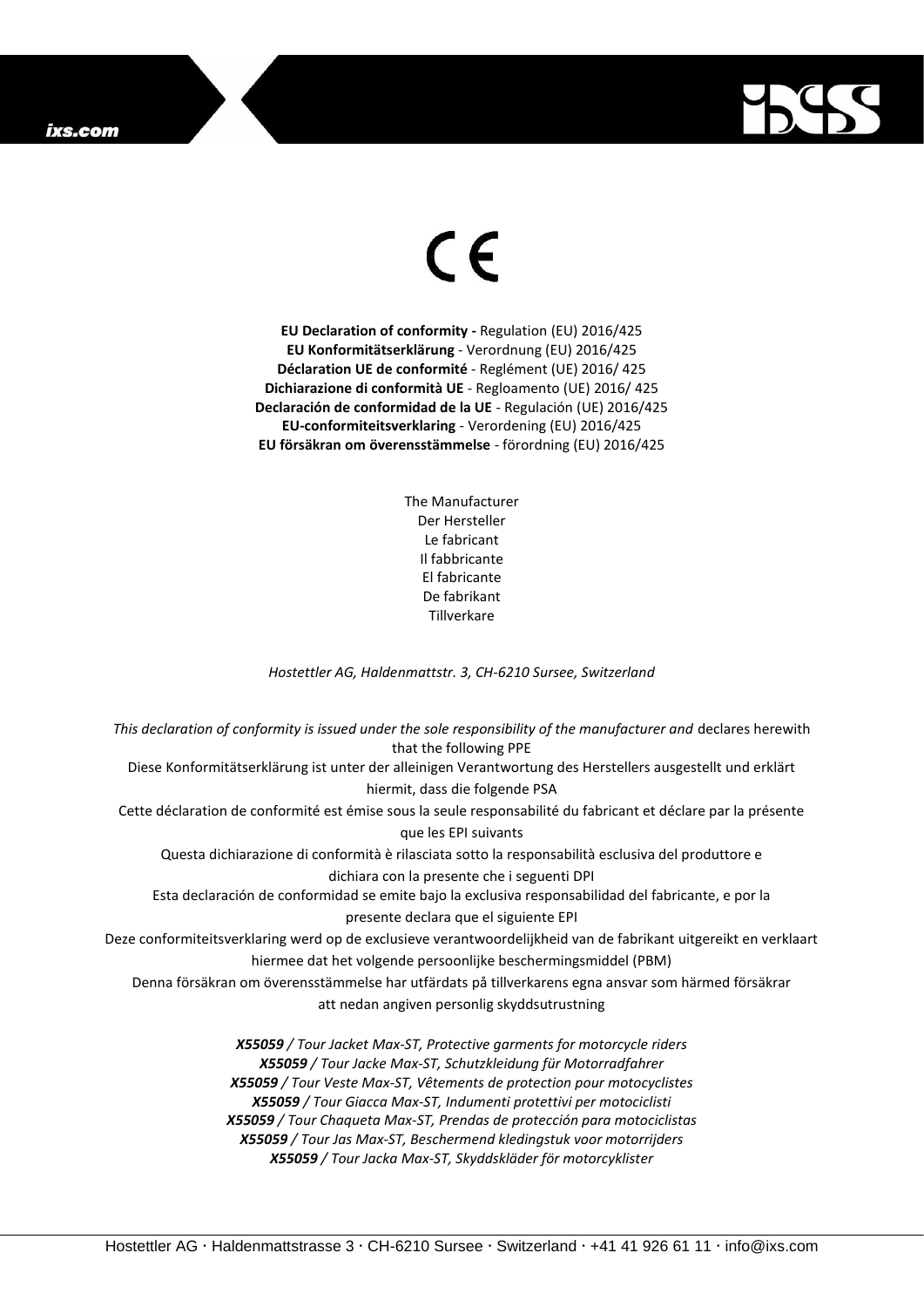



has undergone the EU-type examination conformity assessment procedure (module B) performed by the Notified Body, IDIADA AUTOMOTIVE TECHNOLOGY, S.A. (OC.0164), P. I. L'ALBORNAR, E-43710 Santa Olivia (Tarragona – Spain), which has issued the EU Type Examination Certificate No. MT19110020/1.

and is compliant with the following Standard: EN 17092-4:2020 (A)

## das EU-Baumusterprüfungs-Konformitätsbewertungsverfahren durchlaufen hat (Modul B), durchgeführt von der benannten Stelle, IDIADA AUTOMOTIVE TECHNOLOGY, S.A. (OC.0164), P. I. L'ALBORNAR, E-43710 Santa Olivia (Tarragona – Spanien), die die EU-Baumusterprüfbescheinigung Nr. MT19110020/1 ausgestellt hat.

und entspricht der folgenden Norm: EN 17092-4:2020 (A)

a subi la procédure d'évaluation de la conformité pour l'examen de type UE (module B) réalisée par l'organisme notifié, IDIADA AUTOMOTIVE TECHNOLOGY, S.A. (OC.0164), P. I. L'ALBORNAR, E-43710 Santa Olivia (Tarragona – Espagne), qui a délivré le certificat d'examen de type UE n°. MT19110020/1

Et est conforme à la norme suivante: EN 17092-4:2020 (A)

è stato sottoposto alla procedura di valutazione della conformità dell'esame UE del tipo (modulo B) eseguita dall'organismo notificato, IDIADA AUTOMOTIVE TECHNOLOGY, S.A. (OC.0164), P. I. L'ALBORNAR, E-43710 Santa Olivia (Tarragona – Spagna), che ha rilasciato il certificato di esame UE del tipo n. MT19110020/1.

Ed è conforme alla seguente norma: EN 17092-4:2020 (A)

ha sido sometido al procedimiento de evaluación de conformidad del examen de tipo UE (módulo B) realizado por el organismo notificado, IDIADA AUTOMOTIVE TECHNOLOGY, S.A. (OC.0164), P. I. L'ALBORNAR, E-43710 Santa Olivia (Tarragona – España), que ha emitido el certificado de examen UE de tipo no. MT19110020/1.

Y cumple con el siguiente estándar: EN 17092-4:2020 (A)

de EG-typekeuring-conformiteitsbeoordelingsprocedure doorlopen (module B) heeft,uitgevoerd door de aangemelde instantie IDIADA AUTOMOTIVE TECHNOLOGY, S.A. (OC.0164), P. I. L'ALBORNAR, E-43710 Santa Olivia (Tarragona – Spanje) die het certificaat van EG-typeonderzoek nr. MT19110020/1 afgegeven heeft,

en voldoet aan de volgende norm: EN 17092-4:2020 (A)